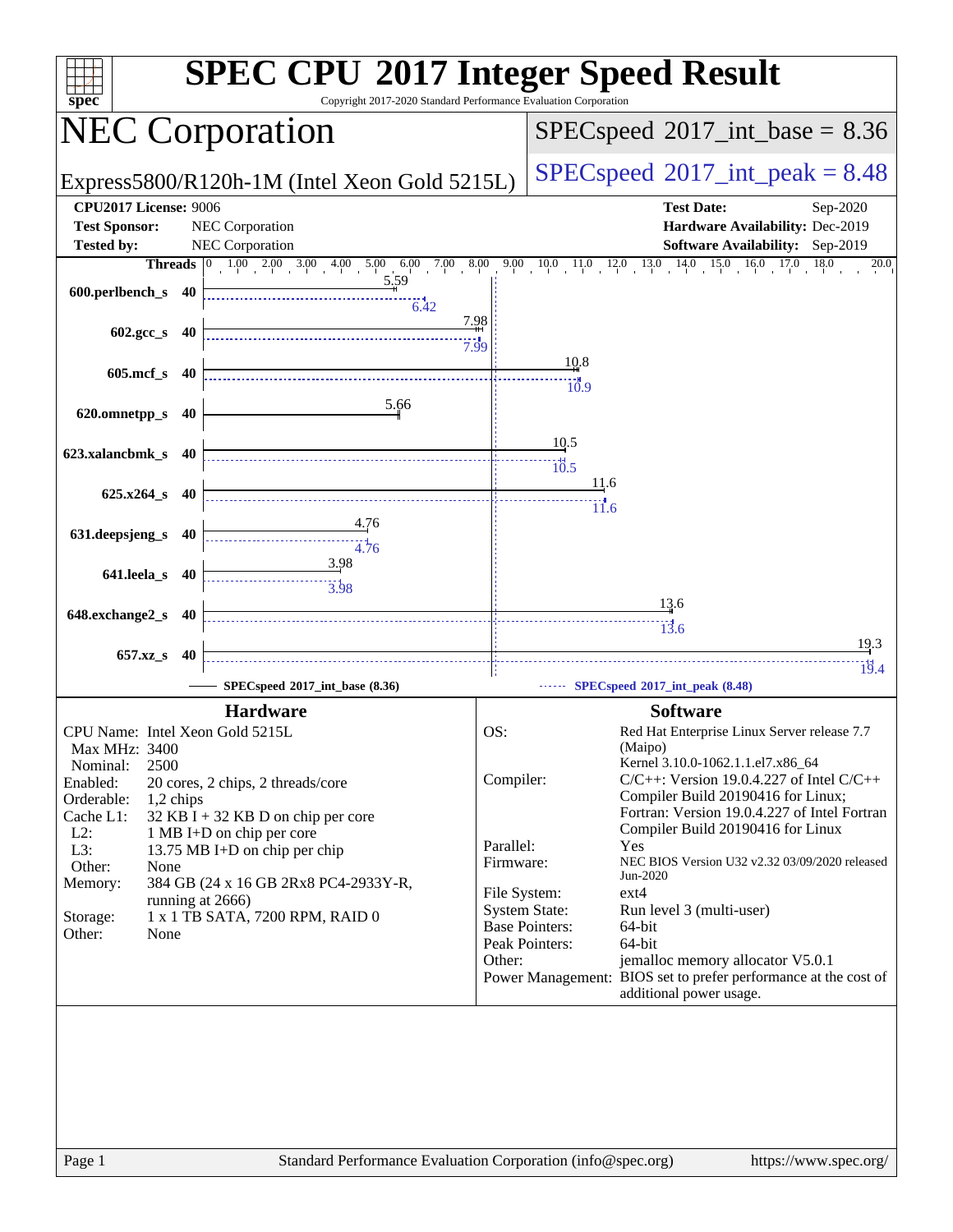

Copyright 2017-2020 Standard Performance Evaluation Corporation

# NEC Corporation

Express5800/R120h-1M (Intel Xeon Gold 5215L)  $\big|$  [SPECspeed](http://www.spec.org/auto/cpu2017/Docs/result-fields.html#SPECspeed2017intpeak)®[2017\\_int\\_peak = 8](http://www.spec.org/auto/cpu2017/Docs/result-fields.html#SPECspeed2017intpeak).48

 $SPECspeed^{\circledcirc}2017\_int\_base = 8.36$  $SPECspeed^{\circledcirc}2017\_int\_base = 8.36$ 

**[Test Sponsor:](http://www.spec.org/auto/cpu2017/Docs/result-fields.html#TestSponsor)** NEC Corporation **[Hardware Availability:](http://www.spec.org/auto/cpu2017/Docs/result-fields.html#HardwareAvailability)** Dec-2019

**[CPU2017 License:](http://www.spec.org/auto/cpu2017/Docs/result-fields.html#CPU2017License)** 9006 **[Test Date:](http://www.spec.org/auto/cpu2017/Docs/result-fields.html#TestDate)** Sep-2020 **[Tested by:](http://www.spec.org/auto/cpu2017/Docs/result-fields.html#Testedby)** NEC Corporation **[Software Availability:](http://www.spec.org/auto/cpu2017/Docs/result-fields.html#SoftwareAvailability)** Sep-2019

#### **[Results Table](http://www.spec.org/auto/cpu2017/Docs/result-fields.html#ResultsTable)**

|                                             | <b>Base</b>    |                |       |                |       |                | <b>Peak</b> |                |                |              |                |              |                |              |
|---------------------------------------------|----------------|----------------|-------|----------------|-------|----------------|-------------|----------------|----------------|--------------|----------------|--------------|----------------|--------------|
| <b>Benchmark</b>                            | <b>Threads</b> | <b>Seconds</b> | Ratio | <b>Seconds</b> | Ratio | <b>Seconds</b> | Ratio       | <b>Threads</b> | <b>Seconds</b> | <b>Ratio</b> | <b>Seconds</b> | <b>Ratio</b> | <b>Seconds</b> | <b>Ratio</b> |
| 600.perlbench s                             | 40             | 321            | 5.53  | 317            | 5.59  | 317            | 5.60        | 40             | 277            | 6.42         | 277            | 6.40         | 276            | 6.43         |
| $602.\text{gcc s}$                          | 40             | 503            | 7.91  | 499            | 7.98  | 492            | 8.10        | 40             | 498            | 7.99         | 500            | 7.97         | 496            | 8.03         |
| $605$ .mcf s                                | 40             | 434            | 10.9  | 439            | 10.8  | 436            | 10.8        | 40             | 435            | 10.9         | 432            | 10.9         | 433            | 10.9         |
| 620.omnetpp_s                               | 40             | 288            | 5.66  | 289            | 5.64  | 287            | 5.69        | 40             | 288            | 5.66         | 289            | 5.64         | 287            | 5.69         |
| 623.xalancbmk s                             | 40             | 135            | 10.5  | 135            | 10.5  | 135            | 10.5        | 40             | 137            | 10.4         | 135            | 10.5         | 135            | <b>10.5</b>  |
| 625.x264 s                                  | 40             | 152            | 11.6  | 152            | 11.6  | 152            | 11.6        | 40             | 152            | 11.6         | 152            | <b>11.6</b>  | 151            | 11.7         |
| 631.deepsjeng_s                             | 40             | 301            | 4.76  | 301            | 4.76  | 301            | 4.76        | 40             | 301            | 4.75         | 301            | 4.76         | 301            | 4.76         |
| 641.leela s                                 | 40             | 428            | 3.98  | 428            | 3.98  | 428            | 3.98        | 40             | 428            | 3.98         | 428            | 3.98         | 428            | 3.98         |
| 648.exchange2_s                             | 40             | 216            | 13.6  | 217            | 13.5  | 216            | 13.6        | 40             | 216            | 13.6         | 216            | <b>13.6</b>  | 216            | 13.6         |
| $657.xz$ s                                  | 40             | 320            | 19.3  | 320            | 19.3  | 320            | <u>19.3</u> | 40             | 321            | 19.3         | 318            | 19.4         | <u>319</u>     | <u>19.4</u>  |
| $SPECspeed^{\circ 2017}$ int base =<br>8.36 |                |                |       |                |       |                |             |                |                |              |                |              |                |              |

**[SPECspeed](http://www.spec.org/auto/cpu2017/Docs/result-fields.html#SPECspeed2017intpeak)[2017\\_int\\_peak =](http://www.spec.org/auto/cpu2017/Docs/result-fields.html#SPECspeed2017intpeak) 8.48**

Results appear in the [order in which they were run.](http://www.spec.org/auto/cpu2017/Docs/result-fields.html#RunOrder) Bold underlined text [indicates a median measurement](http://www.spec.org/auto/cpu2017/Docs/result-fields.html#Median).

### **[Operating System Notes](http://www.spec.org/auto/cpu2017/Docs/result-fields.html#OperatingSystemNotes)**

Stack size set to unlimited using "ulimit -s unlimited"

### **[Environment Variables Notes](http://www.spec.org/auto/cpu2017/Docs/result-fields.html#EnvironmentVariablesNotes)**

Environment variables set by runcpu before the start of the run: KMP\_AFFINITY = "granularity=fine,scatter" LD\_LIBRARY\_PATH = "/home/cpu2017/lib/intel64:/home/cpu2017/je5.0.1-64" OMP\_STACKSIZE = "192M"

### **[General Notes](http://www.spec.org/auto/cpu2017/Docs/result-fields.html#GeneralNotes)**

 Binaries compiled on a system with 1x Intel Core i9-7900X CPU + 32GB RAM memory using Redhat Enterprise Linux 7.5 Transparent Huge Pages enabled by default Prior to runcpu invocation Filesystem page cache synced and cleared with: sync; echo 3 > /proc/sys/vm/drop\_caches

 NA: The test sponsor attests, as of date of publication, that CVE-2017-5754 (Meltdown) is mitigated in the system as tested and documented. Yes: The test sponsor attests, as of date of publication, that CVE-2017-5753 (Spectre variant 1) is mitigated in the system as tested and documented. Yes: The test sponsor attests, as of date of publication, that CVE-2017-5715 (Spectre variant 2) is mitigated in the system as tested and documented.

jemalloc, a general purpose malloc implementation

**(Continued on next page)**

| Page 2 | Standard Performance Evaluation Corporation (info@spec.org) | https://www.spec.org/ |
|--------|-------------------------------------------------------------|-----------------------|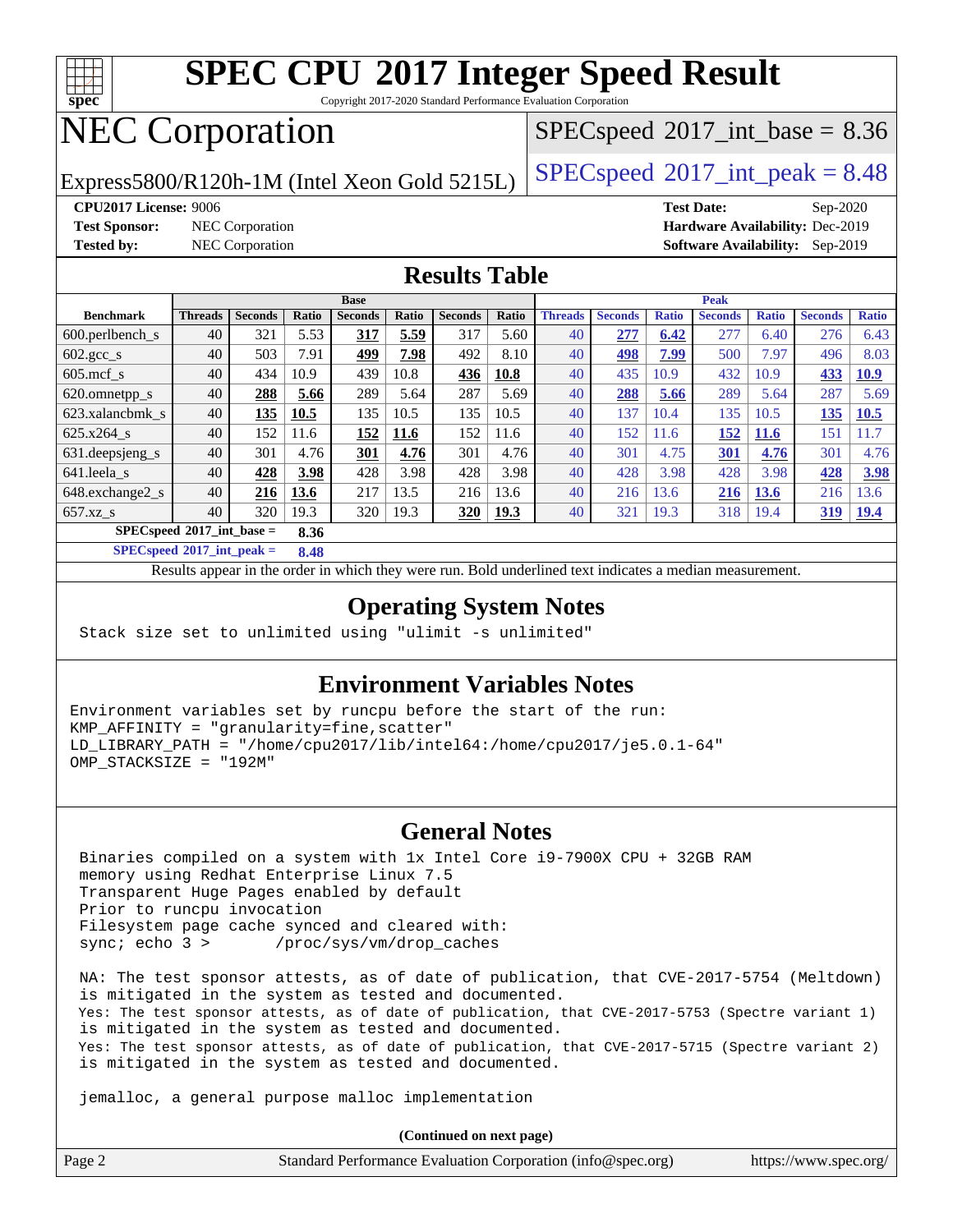

Copyright 2017-2020 Standard Performance Evaluation Corporation

## NEC Corporation

 $SPECspeed^{\circ}2017\_int\_base = 8.36$  $SPECspeed^{\circ}2017\_int\_base = 8.36$ 

Express5800/R120h-1M (Intel Xeon Gold 5215L)  $\left|$  [SPECspeed](http://www.spec.org/auto/cpu2017/Docs/result-fields.html#SPECspeed2017intpeak)®[2017\\_int\\_peak = 8](http://www.spec.org/auto/cpu2017/Docs/result-fields.html#SPECspeed2017intpeak).48

**[Test Sponsor:](http://www.spec.org/auto/cpu2017/Docs/result-fields.html#TestSponsor)** NEC Corporation **[Hardware Availability:](http://www.spec.org/auto/cpu2017/Docs/result-fields.html#HardwareAvailability)** Dec-2019 **[Tested by:](http://www.spec.org/auto/cpu2017/Docs/result-fields.html#Testedby)** NEC Corporation **[Software Availability:](http://www.spec.org/auto/cpu2017/Docs/result-fields.html#SoftwareAvailability)** Sep-2019

**[CPU2017 License:](http://www.spec.org/auto/cpu2017/Docs/result-fields.html#CPU2017License)** 9006 **[Test Date:](http://www.spec.org/auto/cpu2017/Docs/result-fields.html#TestDate)** Sep-2020

#### **[General Notes \(Continued\)](http://www.spec.org/auto/cpu2017/Docs/result-fields.html#GeneralNotes)**

 built with the RedHat Enterprise 7.5, and the system compiler gcc 4.8.5 sources available from jemalloc.net or <https://github.com/jemalloc/jemalloc/releases>

### **[Platform Notes](http://www.spec.org/auto/cpu2017/Docs/result-fields.html#PlatformNotes)**

Page 3 Standard Performance Evaluation Corporation [\(info@spec.org\)](mailto:info@spec.org) <https://www.spec.org/> BIOS Settings: Thermal Configuration: Maximum Cooling Workload Profile: General Peak Frequency Compute Memory Patrol Scrubbing: Disabled LLC Dead Line Allocation: Disabled LLC Prefetch: Enabled Enhanced Processor Performance: Enabled Workload Profile: Custom Advanced Memory Protection: Advanced ECC Support NUMA Group Size Optimization: Flat Sysinfo program /home/cpu2017/bin/sysinfo Rev: r6365 of 2019-08-21 295195f888a3d7edb1e6e46a485a0011 running on r120h1m Thu Sep 24 08:59:58 2020 SUT (System Under Test) info as seen by some common utilities. For more information on this section, see <https://www.spec.org/cpu2017/Docs/config.html#sysinfo> From /proc/cpuinfo model name : Intel(R) Xeon(R) Gold 5215L CPU @ 2.50GHz 2 "physical id"s (chips) 40 "processors" cores, siblings (Caution: counting these is hw and system dependent. The following excerpts from /proc/cpuinfo might not be reliable. Use with caution.) cpu cores : 10 siblings : 20 physical 0: cores 0 1 2 3 4 8 9 10 11 12 physical 1: cores 0 1 2 3 4 8 9 10 11 12 From lscpu: Architecture: x86\_64 CPU op-mode(s): 32-bit, 64-bit Byte Order: Little Endian  $CPU(s):$  40 On-line CPU(s) list: 0-39 Thread(s) per core: 2 Core(s) per socket: 10 Socket(s): 2 NUMA node(s): 2 Vendor ID: GenuineIntel **(Continued on next page)**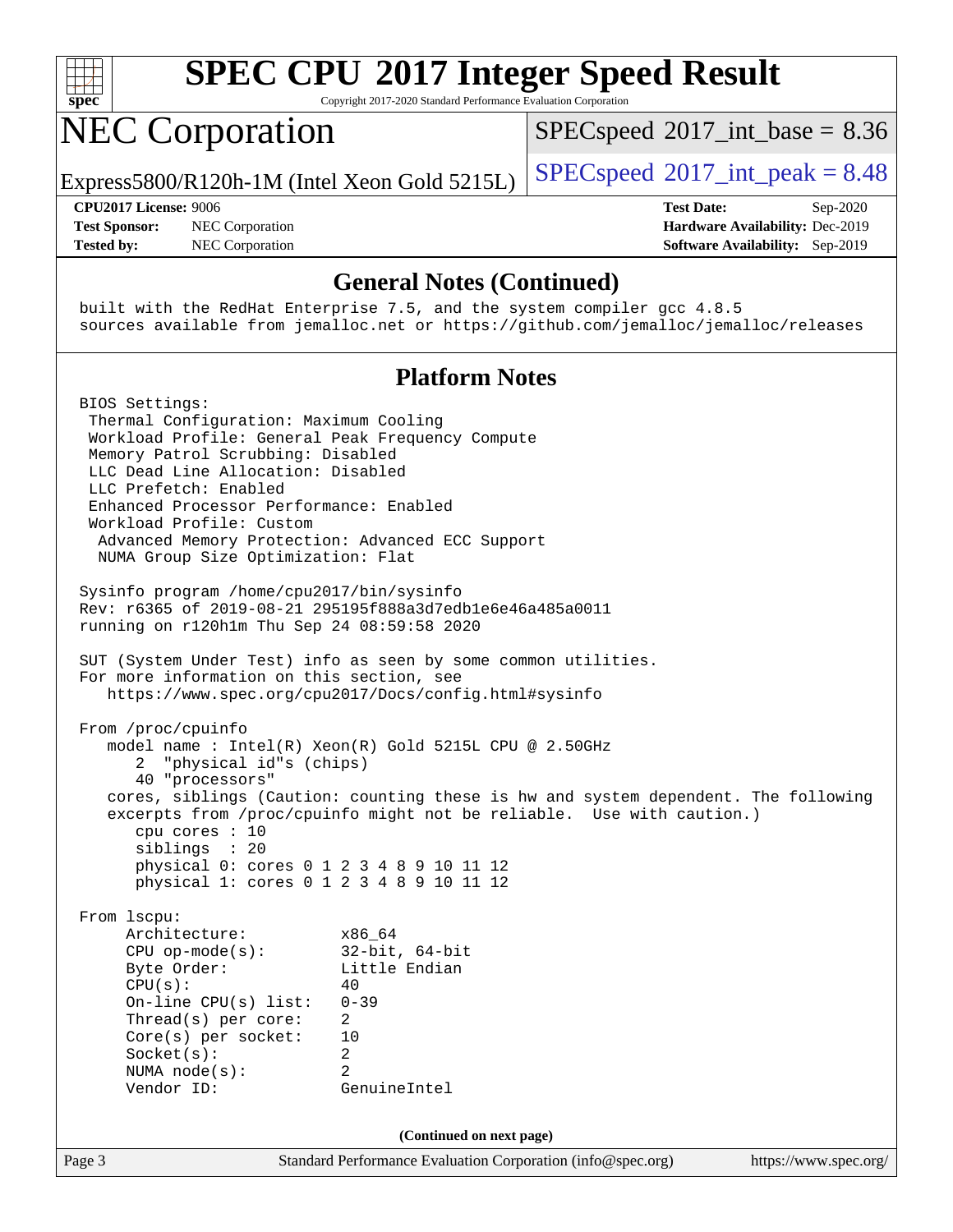

Copyright 2017-2020 Standard Performance Evaluation Corporation

# NEC Corporation

 $SPEC speed$ <sup>®</sup>[2017\\_int\\_base =](http://www.spec.org/auto/cpu2017/Docs/result-fields.html#SPECspeed2017intbase) 8.36

Express5800/R120h-1M (Intel Xeon Gold 5215L)  $\left|$  [SPECspeed](http://www.spec.org/auto/cpu2017/Docs/result-fields.html#SPECspeed2017intpeak)<sup>®</sup>[2017\\_int\\_peak = 8](http://www.spec.org/auto/cpu2017/Docs/result-fields.html#SPECspeed2017intpeak).48

**[Test Sponsor:](http://www.spec.org/auto/cpu2017/Docs/result-fields.html#TestSponsor)** NEC Corporation **[Hardware Availability:](http://www.spec.org/auto/cpu2017/Docs/result-fields.html#HardwareAvailability)** Dec-2019 **[Tested by:](http://www.spec.org/auto/cpu2017/Docs/result-fields.html#Testedby)** NEC Corporation **[Software Availability:](http://www.spec.org/auto/cpu2017/Docs/result-fields.html#SoftwareAvailability)** Sep-2019

**[CPU2017 License:](http://www.spec.org/auto/cpu2017/Docs/result-fields.html#CPU2017License)** 9006 **[Test Date:](http://www.spec.org/auto/cpu2017/Docs/result-fields.html#TestDate)** Sep-2020

#### **[Platform Notes \(Continued\)](http://www.spec.org/auto/cpu2017/Docs/result-fields.html#PlatformNotes)**

| CPU family:                                                                                                                                                                                                                                                           | 6                                                                                                                                                                                                                                  |  |  |  |
|-----------------------------------------------------------------------------------------------------------------------------------------------------------------------------------------------------------------------------------------------------------------------|------------------------------------------------------------------------------------------------------------------------------------------------------------------------------------------------------------------------------------|--|--|--|
| Model:<br>Model name:                                                                                                                                                                                                                                                 | 85<br>Intel(R) Xeon(R) Gold 5215L CPU @ 2.50GHz                                                                                                                                                                                    |  |  |  |
| Stepping:                                                                                                                                                                                                                                                             | 6                                                                                                                                                                                                                                  |  |  |  |
| CPU MHz:                                                                                                                                                                                                                                                              | 2500.000                                                                                                                                                                                                                           |  |  |  |
| BogoMIPS:                                                                                                                                                                                                                                                             | 5000.00                                                                                                                                                                                                                            |  |  |  |
| Virtualization:                                                                                                                                                                                                                                                       | $VT - x$                                                                                                                                                                                                                           |  |  |  |
| L1d cache:                                                                                                                                                                                                                                                            | 32K                                                                                                                                                                                                                                |  |  |  |
| Lli cache:                                                                                                                                                                                                                                                            | 32K                                                                                                                                                                                                                                |  |  |  |
| $L2$ cache:                                                                                                                                                                                                                                                           | 1024K                                                                                                                                                                                                                              |  |  |  |
| L3 cache:                                                                                                                                                                                                                                                             | 14080K                                                                                                                                                                                                                             |  |  |  |
| NUMA node0 CPU(s):                                                                                                                                                                                                                                                    | $0 - 9, 20 - 29$                                                                                                                                                                                                                   |  |  |  |
| NUMA $node1$ $CPU(s)$ :                                                                                                                                                                                                                                               | 10-19,30-39                                                                                                                                                                                                                        |  |  |  |
| Flags:                                                                                                                                                                                                                                                                | fpu vme de pse tsc msr pae mce cx8 apic sep mtrr pge mca cmov                                                                                                                                                                      |  |  |  |
|                                                                                                                                                                                                                                                                       | pat pse36 clflush dts acpi mmx fxsr sse sse2 ss ht tm pbe syscall nx pdpelgb rdtscp                                                                                                                                                |  |  |  |
|                                                                                                                                                                                                                                                                       | lm constant_tsc art arch_perfmon pebs bts rep_good nopl xtopology nonstop_tsc                                                                                                                                                      |  |  |  |
|                                                                                                                                                                                                                                                                       | aperfmperf eagerfpu pni pclmulqdq dtes64 monitor ds_cpl vmx smx est tm2 ssse3 sdbg                                                                                                                                                 |  |  |  |
|                                                                                                                                                                                                                                                                       | fma cx16 xtpr pdcm pcid dca sse4_1 sse4_2 x2apic movbe popcnt tsc_deadline_timer aes                                                                                                                                               |  |  |  |
|                                                                                                                                                                                                                                                                       | xsave avx f16c rdrand lahf_lm abm 3dnowprefetch epb cat_13 cdp_13 invpcid_single                                                                                                                                                   |  |  |  |
|                                                                                                                                                                                                                                                                       | intel_ppin intel_pt ssbd mba ibrs ibpb stibp ibrs_enhanced tpr_shadow vnmi                                                                                                                                                         |  |  |  |
|                                                                                                                                                                                                                                                                       | flexpriority ept vpid fsgsbase tsc_adjust bmil hle avx2 smep bmi2 erms invpcid rtm<br>cqm mpx rdt_a avx512f avx512dq rdseed adx smap clflushopt clwb avx512cd avx512bw                                                             |  |  |  |
|                                                                                                                                                                                                                                                                       | avx512vl xsaveopt xsavec xgetbvl cqm_llc cqm_occup_llc cqm_mbm_total cqm_mbm_local                                                                                                                                                 |  |  |  |
|                                                                                                                                                                                                                                                                       | dtherm ida arat pln pts pku ospke avx512_vnni md_clear spec_ctrl intel_stibp                                                                                                                                                       |  |  |  |
| flush_11d arch_capabilities                                                                                                                                                                                                                                           |                                                                                                                                                                                                                                    |  |  |  |
| /proc/cpuinfo cache data<br>cache size : 14080 KB<br>physical chip.<br>$available: 2 nodes (0-1)$<br>node 0 size: 196265 MB<br>node 0 free: 191685 MB<br>node 1 size: 196607 MB<br>node 1 free: 192019 MB<br>node distances:<br>node<br>$\mathbf{0}$<br>1<br>0: 10 21 | From numactl --hardware WARNING: a numactl 'node' might or might not correspond to a<br>node 0 cpus: 0 1 2 3 4 5 6 7 8 9 20 21 22 23 24 25 26 27 28 29<br>node 1 cpus: 10 11 12 13 14 15 16 17 18 19 30 31 32 33 34 35 36 37 38 39 |  |  |  |
| 1:<br>21<br>10                                                                                                                                                                                                                                                        |                                                                                                                                                                                                                                    |  |  |  |
| From /proc/meminfo<br>MemTotal:<br>395923400 kB<br>HugePages_Total:<br>0<br>Hugepagesize:<br>2048 kB                                                                                                                                                                  |                                                                                                                                                                                                                                    |  |  |  |
| (Continued on next page)                                                                                                                                                                                                                                              |                                                                                                                                                                                                                                    |  |  |  |
|                                                                                                                                                                                                                                                                       |                                                                                                                                                                                                                                    |  |  |  |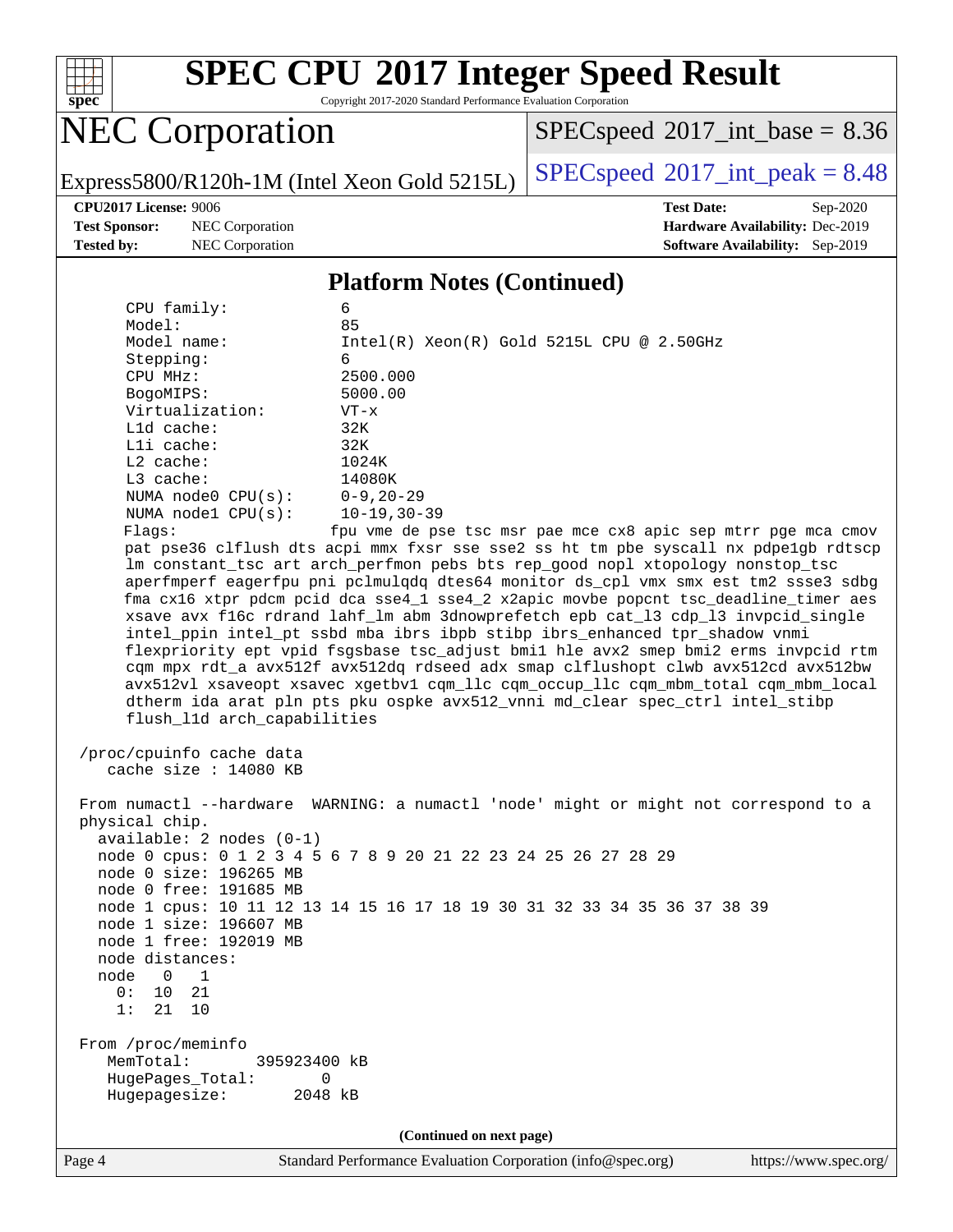

Copyright 2017-2020 Standard Performance Evaluation Corporation

## NEC Corporation

 $SPECspeed^{\circ}2017\_int\_base = 8.36$  $SPECspeed^{\circ}2017\_int\_base = 8.36$ 

Express5800/R120h-1M (Intel Xeon Gold 5215L)  $\left|$  [SPECspeed](http://www.spec.org/auto/cpu2017/Docs/result-fields.html#SPECspeed2017intpeak)®[2017\\_int\\_peak = 8](http://www.spec.org/auto/cpu2017/Docs/result-fields.html#SPECspeed2017intpeak).48

**[Tested by:](http://www.spec.org/auto/cpu2017/Docs/result-fields.html#Testedby)** NEC Corporation **[Software Availability:](http://www.spec.org/auto/cpu2017/Docs/result-fields.html#SoftwareAvailability)** Sep-2019

**[CPU2017 License:](http://www.spec.org/auto/cpu2017/Docs/result-fields.html#CPU2017License)** 9006 **[Test Date:](http://www.spec.org/auto/cpu2017/Docs/result-fields.html#TestDate)** Sep-2020 **[Test Sponsor:](http://www.spec.org/auto/cpu2017/Docs/result-fields.html#TestSponsor)** NEC Corporation **[Hardware Availability:](http://www.spec.org/auto/cpu2017/Docs/result-fields.html#HardwareAvailability)** Dec-2019

#### **[Platform Notes \(Continued\)](http://www.spec.org/auto/cpu2017/Docs/result-fields.html#PlatformNotes)**

 From /etc/\*release\* /etc/\*version\* os-release: NAME="Red Hat Enterprise Linux Server" VERSION="7.7 (Maipo)" ID="rhel" ID\_LIKE="fedora" VARIANT="Server" VARIANT\_ID="server" VERSION\_ID="7.7" PRETTY\_NAME="Red Hat Enterprise Linux Server 7.7 (Maipo)" redhat-release: Red Hat Enterprise Linux Server release 7.7 (Maipo) system-release: Red Hat Enterprise Linux Server release 7.7 (Maipo) system-release-cpe: cpe:/o:redhat:enterprise\_linux:7.7:ga:server uname -a: Linux r120h1m 3.10.0-1062.1.1.el7.x86\_64 #1 SMP Tue Aug 13 18:39:59 UTC 2019 x86\_64 x86\_64 x86\_64 GNU/Linux Kernel self-reported vulnerability status: CVE-2018-3620 (L1 Terminal Fault): Not affected Microarchitectural Data Sampling: Not affected CVE-2017-5754 (Meltdown): Not affected CVE-2018-3639 (Speculative Store Bypass): Mitigation: Speculative Store Bypass disabled via prctl and seccomp CVE-2017-5753 (Spectre variant 1): Mitigation: Load fences, usercopy/swapgs barriers and \_\_user pointer sanitization CVE-2017-5715 (Spectre variant 2): Mitigation: Full retpoline, IBPB run-level 3 Sep 24 08:54 SPEC is set to: /home/cpu2017 Filesystem Type Size Used Avail Use% Mounted on /dev/sda3 ext4 908G 184G 678G 22% / From /sys/devices/virtual/dmi/id BIOS: NEC U32 03/09/2020 Vendor: NEC Product: Express5800/R120h-1M Serial: JPN0084094 Additional information from dmidecode follows. WARNING: Use caution when you interpret this section. The 'dmidecode' program reads system data which is "intended to allow hardware to be accurately determined", but the intent may not be met, as there are frequent changes to hardware, firmware, and the "DMTF SMBIOS" standard. Memory: **(Continued on next page)**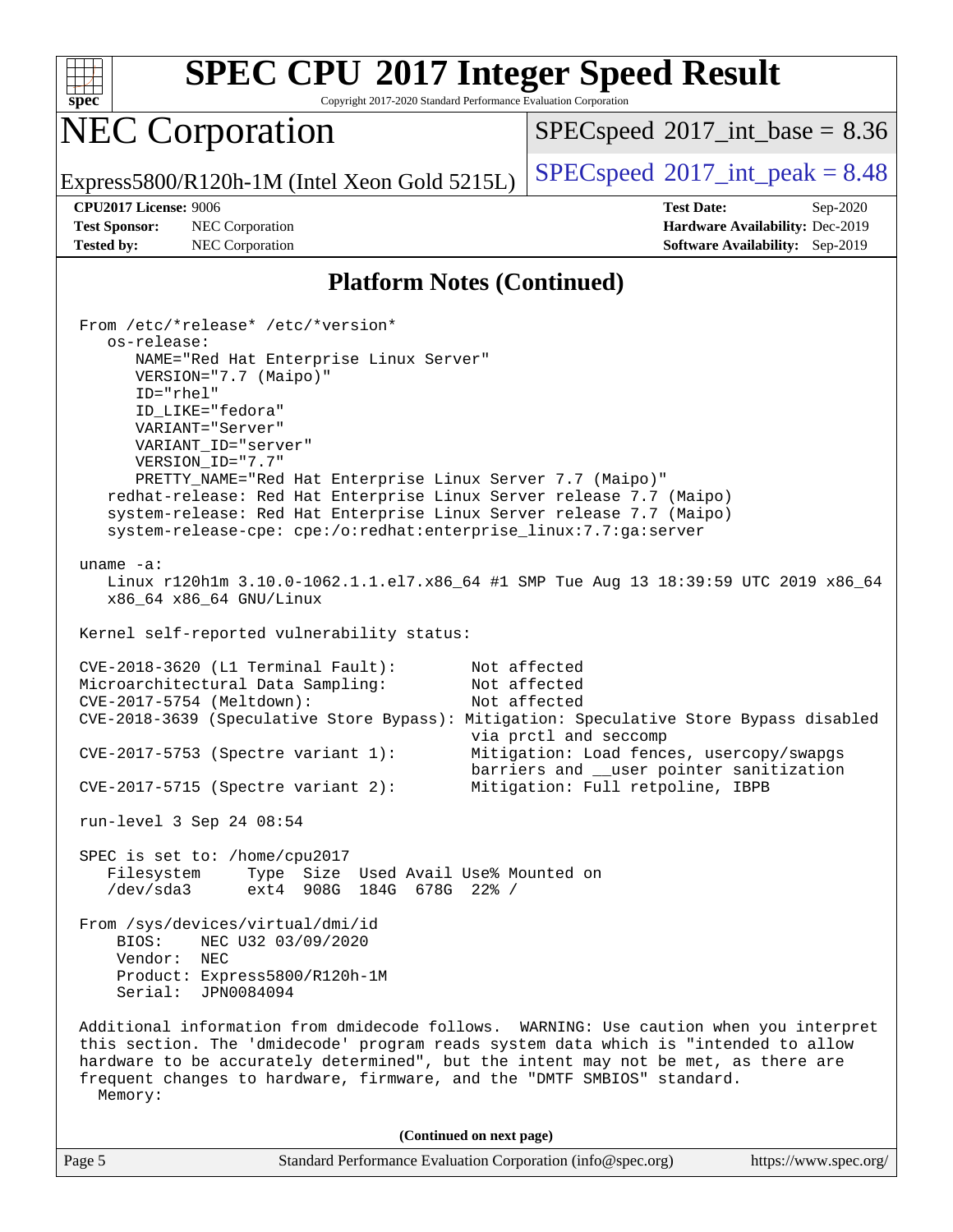

Copyright 2017-2020 Standard Performance Evaluation Corporation

### NEC Corporation

 $SPECspeed^{\circledcirc}2017\_int\_base = 8.36$  $SPECspeed^{\circledcirc}2017\_int\_base = 8.36$ 

Express5800/R120h-1M (Intel Xeon Gold 5215L)  $\big|$  [SPECspeed](http://www.spec.org/auto/cpu2017/Docs/result-fields.html#SPECspeed2017intpeak)®[2017\\_int\\_peak = 8](http://www.spec.org/auto/cpu2017/Docs/result-fields.html#SPECspeed2017intpeak).48

**[Test Sponsor:](http://www.spec.org/auto/cpu2017/Docs/result-fields.html#TestSponsor)** NEC Corporation **[Hardware Availability:](http://www.spec.org/auto/cpu2017/Docs/result-fields.html#HardwareAvailability)** Dec-2019 **[Tested by:](http://www.spec.org/auto/cpu2017/Docs/result-fields.html#Testedby)** NEC Corporation **[Software Availability:](http://www.spec.org/auto/cpu2017/Docs/result-fields.html#SoftwareAvailability)** Sep-2019

**[CPU2017 License:](http://www.spec.org/auto/cpu2017/Docs/result-fields.html#CPU2017License)** 9006 **[Test Date:](http://www.spec.org/auto/cpu2017/Docs/result-fields.html#TestDate)** Sep-2020

#### **[Platform Notes \(Continued\)](http://www.spec.org/auto/cpu2017/Docs/result-fields.html#PlatformNotes)**

24x HPE P03050-091 16 GB 2 rank 2933

 (End of data from sysinfo program) Regarding the sysinfo display about the memory speed, the correct configured memory speed is 2666 MT/s. The dmidecode description should be as follows: 24x HPE P03050-091 16 GB 2 rank 2933, configured at 2666

### **[Compiler Version Notes](http://www.spec.org/auto/cpu2017/Docs/result-fields.html#CompilerVersionNotes)**

==============================================================================

C | 600.perlbench\_s(base, peak) 602.gcc\_s(base, peak) 605.mcf\_s(base, | peak) 625.x264\_s(base, peak) 657.xz\_s(base, peak)

------------------------------------------------------------------------------

Intel(R) C Intel(R) 64 Compiler for applications running on Intel(R)  $64$ , Version 19.0.4.227 Build 20190416 Copyright (C) 1985-2019 Intel Corporation. All rights reserved.

------------------------------------------------------------------------------

============================================================================== C++ | 620.omnetpp\_s(base, peak) 623.xalancbmk\_s(base, peak) | 631.deepsjeng\_s(base, peak) 641.leela\_s(base, peak)

------------------------------------------------------------------------------ Intel(R) C++ Intel(R) 64 Compiler for applications running on Intel(R) 64, Version 19.0.4.227 Build 20190416 Copyright (C) 1985-2019 Intel Corporation. All rights reserved.

------------------------------------------------------------------------------

============================================================================== Fortran | 648.exchange2\_s(base, peak)

------------------------------------------------------------------------------ Intel(R) Fortran Intel(R) 64 Compiler for applications running on Intel(R)

------------------------------------------------------------------------------

 64, Version 19.0.4.227 Build 20190416 Copyright (C) 1985-2019 Intel Corporation. All rights reserved.

### **[Base Compiler Invocation](http://www.spec.org/auto/cpu2017/Docs/result-fields.html#BaseCompilerInvocation)**

[C benchmarks](http://www.spec.org/auto/cpu2017/Docs/result-fields.html#Cbenchmarks): [icc -m64 -std=c11](http://www.spec.org/cpu2017/results/res2020q4/cpu2017-20200928-24125.flags.html#user_CCbase_intel_icc_64bit_c11_33ee0cdaae7deeeab2a9725423ba97205ce30f63b9926c2519791662299b76a0318f32ddfffdc46587804de3178b4f9328c46fa7c2b0cd779d7a61945c91cd35)

[C++ benchmarks:](http://www.spec.org/auto/cpu2017/Docs/result-fields.html#CXXbenchmarks) [icpc -m64](http://www.spec.org/cpu2017/results/res2020q4/cpu2017-20200928-24125.flags.html#user_CXXbase_intel_icpc_64bit_4ecb2543ae3f1412ef961e0650ca070fec7b7afdcd6ed48761b84423119d1bf6bdf5cad15b44d48e7256388bc77273b966e5eb805aefd121eb22e9299b2ec9d9)

[Fortran benchmarks](http://www.spec.org/auto/cpu2017/Docs/result-fields.html#Fortranbenchmarks): [ifort -m64](http://www.spec.org/cpu2017/results/res2020q4/cpu2017-20200928-24125.flags.html#user_FCbase_intel_ifort_64bit_24f2bb282fbaeffd6157abe4f878425411749daecae9a33200eee2bee2fe76f3b89351d69a8130dd5949958ce389cf37ff59a95e7a40d588e8d3a57e0c3fd751)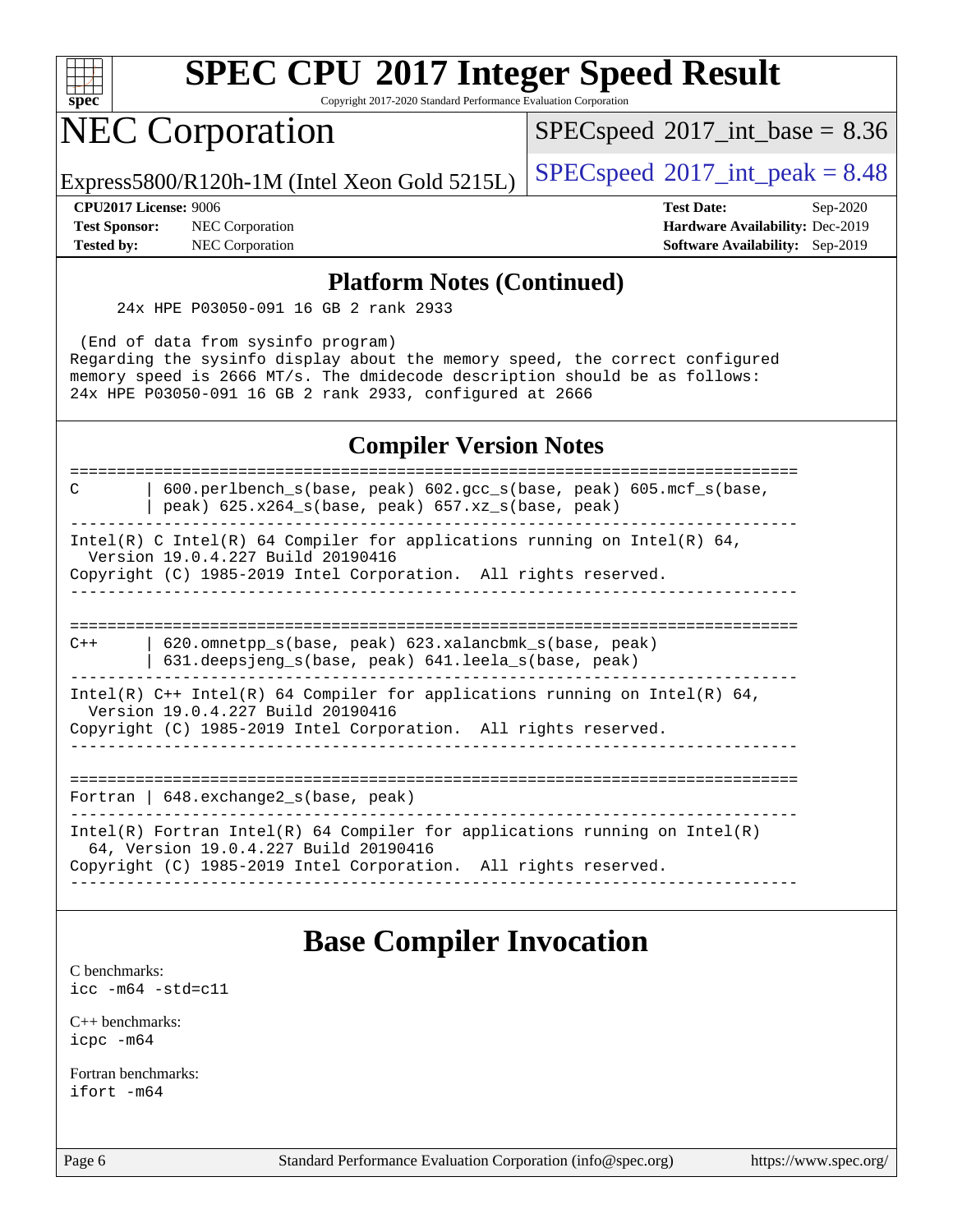

Copyright 2017-2020 Standard Performance Evaluation Corporation

## NEC Corporation

 $SPECspeed^{\circ}2017\_int\_base = 8.36$  $SPECspeed^{\circ}2017\_int\_base = 8.36$ 

Express5800/R120h-1M (Intel Xeon Gold 5215L)  $\left|$  [SPECspeed](http://www.spec.org/auto/cpu2017/Docs/result-fields.html#SPECspeed2017intpeak)®[2017\\_int\\_peak = 8](http://www.spec.org/auto/cpu2017/Docs/result-fields.html#SPECspeed2017intpeak).48

**[Test Sponsor:](http://www.spec.org/auto/cpu2017/Docs/result-fields.html#TestSponsor)** NEC Corporation **[Hardware Availability:](http://www.spec.org/auto/cpu2017/Docs/result-fields.html#HardwareAvailability)** Dec-2019 **[Tested by:](http://www.spec.org/auto/cpu2017/Docs/result-fields.html#Testedby)** NEC Corporation **[Software Availability:](http://www.spec.org/auto/cpu2017/Docs/result-fields.html#SoftwareAvailability)** Sep-2019

**[CPU2017 License:](http://www.spec.org/auto/cpu2017/Docs/result-fields.html#CPU2017License)** 9006 **[Test Date:](http://www.spec.org/auto/cpu2017/Docs/result-fields.html#TestDate)** Sep-2020

### **[Base Portability Flags](http://www.spec.org/auto/cpu2017/Docs/result-fields.html#BasePortabilityFlags)**

 600.perlbench\_s: [-DSPEC\\_LP64](http://www.spec.org/cpu2017/results/res2020q4/cpu2017-20200928-24125.flags.html#b600.perlbench_s_basePORTABILITY_DSPEC_LP64) [-DSPEC\\_LINUX\\_X64](http://www.spec.org/cpu2017/results/res2020q4/cpu2017-20200928-24125.flags.html#b600.perlbench_s_baseCPORTABILITY_DSPEC_LINUX_X64) 602.gcc\_s: [-DSPEC\\_LP64](http://www.spec.org/cpu2017/results/res2020q4/cpu2017-20200928-24125.flags.html#suite_basePORTABILITY602_gcc_s_DSPEC_LP64) 605.mcf\_s: [-DSPEC\\_LP64](http://www.spec.org/cpu2017/results/res2020q4/cpu2017-20200928-24125.flags.html#suite_basePORTABILITY605_mcf_s_DSPEC_LP64) 620.omnetpp\_s: [-DSPEC\\_LP64](http://www.spec.org/cpu2017/results/res2020q4/cpu2017-20200928-24125.flags.html#suite_basePORTABILITY620_omnetpp_s_DSPEC_LP64) 623.xalancbmk\_s: [-DSPEC\\_LP64](http://www.spec.org/cpu2017/results/res2020q4/cpu2017-20200928-24125.flags.html#suite_basePORTABILITY623_xalancbmk_s_DSPEC_LP64) [-DSPEC\\_LINUX](http://www.spec.org/cpu2017/results/res2020q4/cpu2017-20200928-24125.flags.html#b623.xalancbmk_s_baseCXXPORTABILITY_DSPEC_LINUX) 625.x264\_s: [-DSPEC\\_LP64](http://www.spec.org/cpu2017/results/res2020q4/cpu2017-20200928-24125.flags.html#suite_basePORTABILITY625_x264_s_DSPEC_LP64) 631.deepsjeng\_s: [-DSPEC\\_LP64](http://www.spec.org/cpu2017/results/res2020q4/cpu2017-20200928-24125.flags.html#suite_basePORTABILITY631_deepsjeng_s_DSPEC_LP64) 641.leela\_s: [-DSPEC\\_LP64](http://www.spec.org/cpu2017/results/res2020q4/cpu2017-20200928-24125.flags.html#suite_basePORTABILITY641_leela_s_DSPEC_LP64) 648.exchange2\_s: [-DSPEC\\_LP64](http://www.spec.org/cpu2017/results/res2020q4/cpu2017-20200928-24125.flags.html#suite_basePORTABILITY648_exchange2_s_DSPEC_LP64) 657.xz\_s: [-DSPEC\\_LP64](http://www.spec.org/cpu2017/results/res2020q4/cpu2017-20200928-24125.flags.html#suite_basePORTABILITY657_xz_s_DSPEC_LP64)

### **[Base Optimization Flags](http://www.spec.org/auto/cpu2017/Docs/result-fields.html#BaseOptimizationFlags)**

#### [C benchmarks](http://www.spec.org/auto/cpu2017/Docs/result-fields.html#Cbenchmarks):

[-Wl,-z,muldefs](http://www.spec.org/cpu2017/results/res2020q4/cpu2017-20200928-24125.flags.html#user_CCbase_link_force_multiple1_b4cbdb97b34bdee9ceefcfe54f4c8ea74255f0b02a4b23e853cdb0e18eb4525ac79b5a88067c842dd0ee6996c24547a27a4b99331201badda8798ef8a743f577) [-xCORE-AVX512](http://www.spec.org/cpu2017/results/res2020q4/cpu2017-20200928-24125.flags.html#user_CCbase_f-xCORE-AVX512) [-ipo](http://www.spec.org/cpu2017/results/res2020q4/cpu2017-20200928-24125.flags.html#user_CCbase_f-ipo) [-O3](http://www.spec.org/cpu2017/results/res2020q4/cpu2017-20200928-24125.flags.html#user_CCbase_f-O3) [-no-prec-div](http://www.spec.org/cpu2017/results/res2020q4/cpu2017-20200928-24125.flags.html#user_CCbase_f-no-prec-div) [-qopt-mem-layout-trans=4](http://www.spec.org/cpu2017/results/res2020q4/cpu2017-20200928-24125.flags.html#user_CCbase_f-qopt-mem-layout-trans_fa39e755916c150a61361b7846f310bcdf6f04e385ef281cadf3647acec3f0ae266d1a1d22d972a7087a248fd4e6ca390a3634700869573d231a252c784941a8) [-qopenmp](http://www.spec.org/cpu2017/results/res2020q4/cpu2017-20200928-24125.flags.html#user_CCbase_qopenmp_16be0c44f24f464004c6784a7acb94aca937f053568ce72f94b139a11c7c168634a55f6653758ddd83bcf7b8463e8028bb0b48b77bcddc6b78d5d95bb1df2967) [-DSPEC\\_OPENMP](http://www.spec.org/cpu2017/results/res2020q4/cpu2017-20200928-24125.flags.html#suite_CCbase_DSPEC_OPENMP) [-L/usr/local/je5.0.1-64/lib](http://www.spec.org/cpu2017/results/res2020q4/cpu2017-20200928-24125.flags.html#user_CCbase_jemalloc_link_path64_4b10a636b7bce113509b17f3bd0d6226c5fb2346b9178c2d0232c14f04ab830f976640479e5c33dc2bcbbdad86ecfb6634cbbd4418746f06f368b512fced5394) [-ljemalloc](http://www.spec.org/cpu2017/results/res2020q4/cpu2017-20200928-24125.flags.html#user_CCbase_jemalloc_link_lib_d1249b907c500fa1c0672f44f562e3d0f79738ae9e3c4a9c376d49f265a04b9c99b167ecedbf6711b3085be911c67ff61f150a17b3472be731631ba4d0471706)

#### [C++ benchmarks:](http://www.spec.org/auto/cpu2017/Docs/result-fields.html#CXXbenchmarks)

[-Wl,-z,muldefs](http://www.spec.org/cpu2017/results/res2020q4/cpu2017-20200928-24125.flags.html#user_CXXbase_link_force_multiple1_b4cbdb97b34bdee9ceefcfe54f4c8ea74255f0b02a4b23e853cdb0e18eb4525ac79b5a88067c842dd0ee6996c24547a27a4b99331201badda8798ef8a743f577) [-xCORE-AVX512](http://www.spec.org/cpu2017/results/res2020q4/cpu2017-20200928-24125.flags.html#user_CXXbase_f-xCORE-AVX512) [-ipo](http://www.spec.org/cpu2017/results/res2020q4/cpu2017-20200928-24125.flags.html#user_CXXbase_f-ipo) [-O3](http://www.spec.org/cpu2017/results/res2020q4/cpu2017-20200928-24125.flags.html#user_CXXbase_f-O3) [-no-prec-div](http://www.spec.org/cpu2017/results/res2020q4/cpu2017-20200928-24125.flags.html#user_CXXbase_f-no-prec-div) [-qopt-mem-layout-trans=4](http://www.spec.org/cpu2017/results/res2020q4/cpu2017-20200928-24125.flags.html#user_CXXbase_f-qopt-mem-layout-trans_fa39e755916c150a61361b7846f310bcdf6f04e385ef281cadf3647acec3f0ae266d1a1d22d972a7087a248fd4e6ca390a3634700869573d231a252c784941a8) [-L/usr/local/IntelCompiler19/compilers\\_and\\_libraries\\_2019.4.227/linux/compiler/lib/intel64](http://www.spec.org/cpu2017/results/res2020q4/cpu2017-20200928-24125.flags.html#user_CXXbase_qkmalloc_link_0ffe0cb02c68ef1b443a077c7888c10c67ca0d1dd7138472156f06a085bbad385f78d49618ad55dca9db3b1608e84afc2f69b4003b1d1ca498a9fc1462ccefda) [-lqkmalloc](http://www.spec.org/cpu2017/results/res2020q4/cpu2017-20200928-24125.flags.html#user_CXXbase_qkmalloc_link_lib_79a818439969f771c6bc311cfd333c00fc099dad35c030f5aab9dda831713d2015205805422f83de8875488a2991c0a156aaa600e1f9138f8fc37004abc96dc5)

#### [Fortran benchmarks:](http://www.spec.org/auto/cpu2017/Docs/result-fields.html#Fortranbenchmarks)

[-xCORE-AVX512](http://www.spec.org/cpu2017/results/res2020q4/cpu2017-20200928-24125.flags.html#user_FCbase_f-xCORE-AVX512) [-ipo](http://www.spec.org/cpu2017/results/res2020q4/cpu2017-20200928-24125.flags.html#user_FCbase_f-ipo) [-O3](http://www.spec.org/cpu2017/results/res2020q4/cpu2017-20200928-24125.flags.html#user_FCbase_f-O3) [-no-prec-div](http://www.spec.org/cpu2017/results/res2020q4/cpu2017-20200928-24125.flags.html#user_FCbase_f-no-prec-div) [-qopt-mem-layout-trans=4](http://www.spec.org/cpu2017/results/res2020q4/cpu2017-20200928-24125.flags.html#user_FCbase_f-qopt-mem-layout-trans_fa39e755916c150a61361b7846f310bcdf6f04e385ef281cadf3647acec3f0ae266d1a1d22d972a7087a248fd4e6ca390a3634700869573d231a252c784941a8) [-nostandard-realloc-lhs](http://www.spec.org/cpu2017/results/res2020q4/cpu2017-20200928-24125.flags.html#user_FCbase_f_2003_std_realloc_82b4557e90729c0f113870c07e44d33d6f5a304b4f63d4c15d2d0f1fab99f5daaed73bdb9275d9ae411527f28b936061aa8b9c8f2d63842963b95c9dd6426b8a)

### **[Peak Compiler Invocation](http://www.spec.org/auto/cpu2017/Docs/result-fields.html#PeakCompilerInvocation)**

[C benchmarks](http://www.spec.org/auto/cpu2017/Docs/result-fields.html#Cbenchmarks): [icc -m64 -std=c11](http://www.spec.org/cpu2017/results/res2020q4/cpu2017-20200928-24125.flags.html#user_CCpeak_intel_icc_64bit_c11_33ee0cdaae7deeeab2a9725423ba97205ce30f63b9926c2519791662299b76a0318f32ddfffdc46587804de3178b4f9328c46fa7c2b0cd779d7a61945c91cd35)

[C++ benchmarks:](http://www.spec.org/auto/cpu2017/Docs/result-fields.html#CXXbenchmarks) [icpc -m64](http://www.spec.org/cpu2017/results/res2020q4/cpu2017-20200928-24125.flags.html#user_CXXpeak_intel_icpc_64bit_4ecb2543ae3f1412ef961e0650ca070fec7b7afdcd6ed48761b84423119d1bf6bdf5cad15b44d48e7256388bc77273b966e5eb805aefd121eb22e9299b2ec9d9)

[Fortran benchmarks](http://www.spec.org/auto/cpu2017/Docs/result-fields.html#Fortranbenchmarks): [ifort -m64](http://www.spec.org/cpu2017/results/res2020q4/cpu2017-20200928-24125.flags.html#user_FCpeak_intel_ifort_64bit_24f2bb282fbaeffd6157abe4f878425411749daecae9a33200eee2bee2fe76f3b89351d69a8130dd5949958ce389cf37ff59a95e7a40d588e8d3a57e0c3fd751)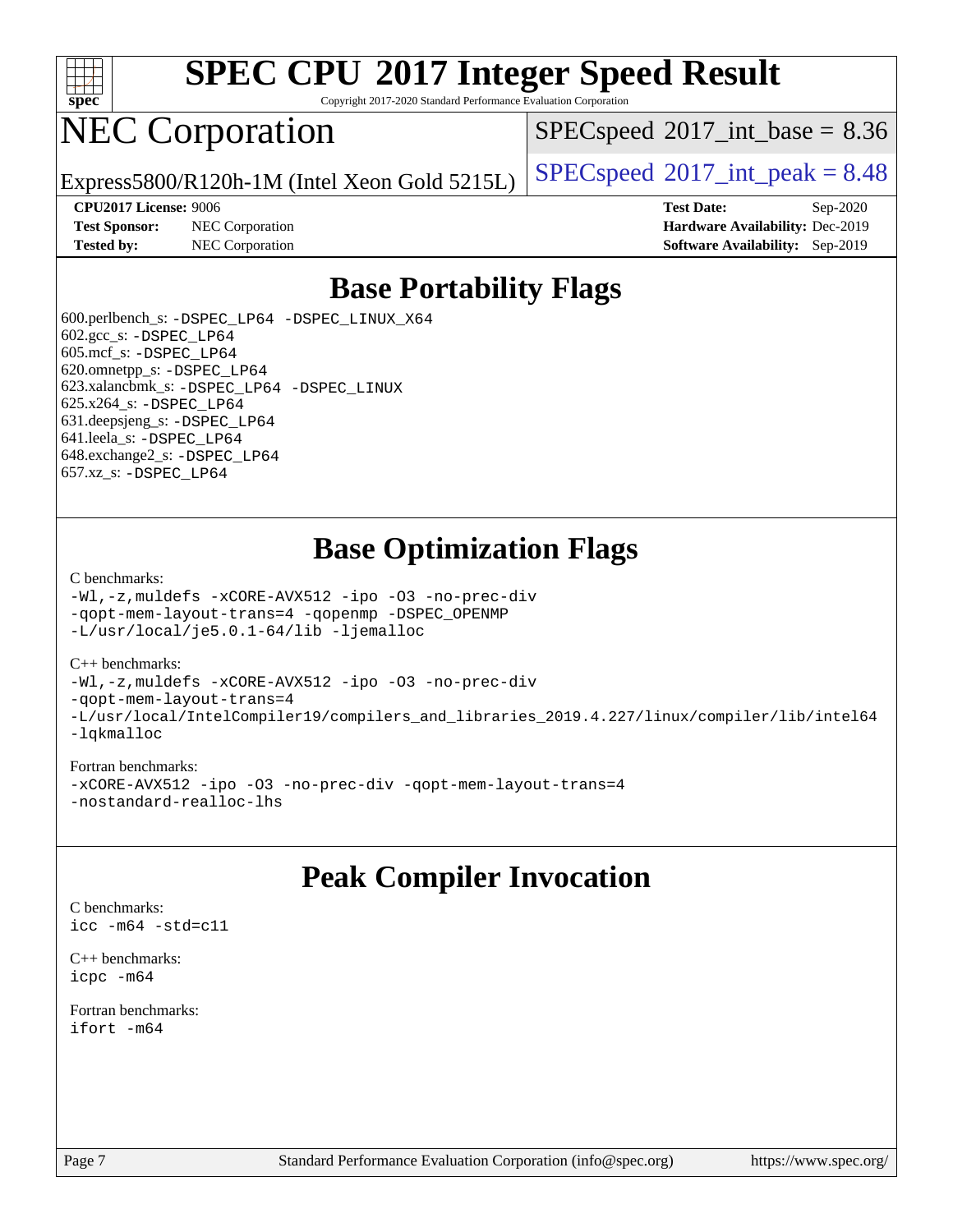

Copyright 2017-2020 Standard Performance Evaluation Corporation

# NEC Corporation

 $SPECspeed^{\circledcirc}2017\_int\_base = 8.36$  $SPECspeed^{\circledcirc}2017\_int\_base = 8.36$ 

Express5800/R120h-1M (Intel Xeon Gold 5215L)  $\left|$  [SPECspeed](http://www.spec.org/auto/cpu2017/Docs/result-fields.html#SPECspeed2017intpeak)®[2017\\_int\\_peak = 8](http://www.spec.org/auto/cpu2017/Docs/result-fields.html#SPECspeed2017intpeak).48

**[Test Sponsor:](http://www.spec.org/auto/cpu2017/Docs/result-fields.html#TestSponsor)** NEC Corporation **[Hardware Availability:](http://www.spec.org/auto/cpu2017/Docs/result-fields.html#HardwareAvailability)** Dec-2019 **[Tested by:](http://www.spec.org/auto/cpu2017/Docs/result-fields.html#Testedby)** NEC Corporation **[Software Availability:](http://www.spec.org/auto/cpu2017/Docs/result-fields.html#SoftwareAvailability)** Sep-2019

**[CPU2017 License:](http://www.spec.org/auto/cpu2017/Docs/result-fields.html#CPU2017License)** 9006 **[Test Date:](http://www.spec.org/auto/cpu2017/Docs/result-fields.html#TestDate)** Sep-2020

### **[Peak Portability Flags](http://www.spec.org/auto/cpu2017/Docs/result-fields.html#PeakPortabilityFlags)**

Same as Base Portability Flags

### **[Peak Optimization Flags](http://www.spec.org/auto/cpu2017/Docs/result-fields.html#PeakOptimizationFlags)**

[C benchmarks](http://www.spec.org/auto/cpu2017/Docs/result-fields.html#Cbenchmarks):

600.perlbench\_s:  $-W1$ , -z, muldefs [-prof-gen](http://www.spec.org/cpu2017/results/res2020q4/cpu2017-20200928-24125.flags.html#user_peakPASS1_CFLAGSPASS1_LDFLAGS600_perlbench_s_prof_gen_5aa4926d6013ddb2a31985c654b3eb18169fc0c6952a63635c234f711e6e63dd76e94ad52365559451ec499a2cdb89e4dc58ba4c67ef54ca681ffbe1461d6b36)(pass 1) [-prof-use](http://www.spec.org/cpu2017/results/res2020q4/cpu2017-20200928-24125.flags.html#user_peakPASS2_CFLAGSPASS2_LDFLAGS600_perlbench_s_prof_use_1a21ceae95f36a2b53c25747139a6c16ca95bd9def2a207b4f0849963b97e94f5260e30a0c64f4bb623698870e679ca08317ef8150905d41bd88c6f78df73f19)(pass 2) -02 [-xCORE-AVX512](http://www.spec.org/cpu2017/results/res2020q4/cpu2017-20200928-24125.flags.html#user_peakPASS2_COPTIMIZE600_perlbench_s_f-xCORE-AVX512) [-qopt-mem-layout-trans=4](http://www.spec.org/cpu2017/results/res2020q4/cpu2017-20200928-24125.flags.html#user_peakPASS1_COPTIMIZEPASS2_COPTIMIZE600_perlbench_s_f-qopt-mem-layout-trans_fa39e755916c150a61361b7846f310bcdf6f04e385ef281cadf3647acec3f0ae266d1a1d22d972a7087a248fd4e6ca390a3634700869573d231a252c784941a8) [-ipo](http://www.spec.org/cpu2017/results/res2020q4/cpu2017-20200928-24125.flags.html#user_peakPASS2_COPTIMIZE600_perlbench_s_f-ipo) [-O3](http://www.spec.org/cpu2017/results/res2020q4/cpu2017-20200928-24125.flags.html#user_peakPASS2_COPTIMIZE600_perlbench_s_f-O3) [-no-prec-div](http://www.spec.org/cpu2017/results/res2020q4/cpu2017-20200928-24125.flags.html#user_peakPASS2_COPTIMIZE600_perlbench_s_f-no-prec-div) [-DSPEC\\_SUPPRESS\\_OPENMP](http://www.spec.org/cpu2017/results/res2020q4/cpu2017-20200928-24125.flags.html#suite_peakPASS1_COPTIMIZE600_perlbench_s_DSPEC_SUPPRESS_OPENMP) [-qopenmp](http://www.spec.org/cpu2017/results/res2020q4/cpu2017-20200928-24125.flags.html#user_peakPASS2_COPTIMIZE600_perlbench_s_qopenmp_16be0c44f24f464004c6784a7acb94aca937f053568ce72f94b139a11c7c168634a55f6653758ddd83bcf7b8463e8028bb0b48b77bcddc6b78d5d95bb1df2967) [-DSPEC\\_OPENMP](http://www.spec.org/cpu2017/results/res2020q4/cpu2017-20200928-24125.flags.html#suite_peakPASS2_COPTIMIZE600_perlbench_s_DSPEC_OPENMP) [-fno-strict-overflow](http://www.spec.org/cpu2017/results/res2020q4/cpu2017-20200928-24125.flags.html#user_peakEXTRA_OPTIMIZE600_perlbench_s_f-fno-strict-overflow) [-L/usr/local/je5.0.1-64/lib](http://www.spec.org/cpu2017/results/res2020q4/cpu2017-20200928-24125.flags.html#user_peakEXTRA_LIBS600_perlbench_s_jemalloc_link_path64_4b10a636b7bce113509b17f3bd0d6226c5fb2346b9178c2d0232c14f04ab830f976640479e5c33dc2bcbbdad86ecfb6634cbbd4418746f06f368b512fced5394) [-ljemalloc](http://www.spec.org/cpu2017/results/res2020q4/cpu2017-20200928-24125.flags.html#user_peakEXTRA_LIBS600_perlbench_s_jemalloc_link_lib_d1249b907c500fa1c0672f44f562e3d0f79738ae9e3c4a9c376d49f265a04b9c99b167ecedbf6711b3085be911c67ff61f150a17b3472be731631ba4d0471706)

 602.gcc\_s: [-Wl,-z,muldefs](http://www.spec.org/cpu2017/results/res2020q4/cpu2017-20200928-24125.flags.html#user_peakEXTRA_LDFLAGS602_gcc_s_link_force_multiple1_b4cbdb97b34bdee9ceefcfe54f4c8ea74255f0b02a4b23e853cdb0e18eb4525ac79b5a88067c842dd0ee6996c24547a27a4b99331201badda8798ef8a743f577) [-prof-gen](http://www.spec.org/cpu2017/results/res2020q4/cpu2017-20200928-24125.flags.html#user_peakPASS1_CFLAGSPASS1_LDFLAGS602_gcc_s_prof_gen_5aa4926d6013ddb2a31985c654b3eb18169fc0c6952a63635c234f711e6e63dd76e94ad52365559451ec499a2cdb89e4dc58ba4c67ef54ca681ffbe1461d6b36)(pass 1) [-prof-use](http://www.spec.org/cpu2017/results/res2020q4/cpu2017-20200928-24125.flags.html#user_peakPASS2_CFLAGSPASS2_LDFLAGS602_gcc_s_prof_use_1a21ceae95f36a2b53c25747139a6c16ca95bd9def2a207b4f0849963b97e94f5260e30a0c64f4bb623698870e679ca08317ef8150905d41bd88c6f78df73f19)(pass 2) [-O2](http://www.spec.org/cpu2017/results/res2020q4/cpu2017-20200928-24125.flags.html#user_peakPASS1_COPTIMIZE602_gcc_s_f-O2) [-xCORE-AVX512](http://www.spec.org/cpu2017/results/res2020q4/cpu2017-20200928-24125.flags.html#user_peakPASS2_COPTIMIZE602_gcc_s_f-xCORE-AVX512) [-qopt-mem-layout-trans=4](http://www.spec.org/cpu2017/results/res2020q4/cpu2017-20200928-24125.flags.html#user_peakPASS1_COPTIMIZEPASS2_COPTIMIZE602_gcc_s_f-qopt-mem-layout-trans_fa39e755916c150a61361b7846f310bcdf6f04e385ef281cadf3647acec3f0ae266d1a1d22d972a7087a248fd4e6ca390a3634700869573d231a252c784941a8) [-ipo](http://www.spec.org/cpu2017/results/res2020q4/cpu2017-20200928-24125.flags.html#user_peakPASS2_COPTIMIZE602_gcc_s_f-ipo) [-O3](http://www.spec.org/cpu2017/results/res2020q4/cpu2017-20200928-24125.flags.html#user_peakPASS2_COPTIMIZE602_gcc_s_f-O3) [-no-prec-div](http://www.spec.org/cpu2017/results/res2020q4/cpu2017-20200928-24125.flags.html#user_peakPASS2_COPTIMIZE602_gcc_s_f-no-prec-div) [-DSPEC\\_SUPPRESS\\_OPENMP](http://www.spec.org/cpu2017/results/res2020q4/cpu2017-20200928-24125.flags.html#suite_peakPASS1_COPTIMIZE602_gcc_s_DSPEC_SUPPRESS_OPENMP) [-L/usr/local/je5.0.1-64/lib](http://www.spec.org/cpu2017/results/res2020q4/cpu2017-20200928-24125.flags.html#user_peakEXTRA_LIBS602_gcc_s_jemalloc_link_path64_4b10a636b7bce113509b17f3bd0d6226c5fb2346b9178c2d0232c14f04ab830f976640479e5c33dc2bcbbdad86ecfb6634cbbd4418746f06f368b512fced5394) [-ljemalloc](http://www.spec.org/cpu2017/results/res2020q4/cpu2017-20200928-24125.flags.html#user_peakEXTRA_LIBS602_gcc_s_jemalloc_link_lib_d1249b907c500fa1c0672f44f562e3d0f79738ae9e3c4a9c376d49f265a04b9c99b167ecedbf6711b3085be911c67ff61f150a17b3472be731631ba4d0471706)

 605.mcf\_s: [-Wl,-z,muldefs](http://www.spec.org/cpu2017/results/res2020q4/cpu2017-20200928-24125.flags.html#user_peakEXTRA_LDFLAGS605_mcf_s_link_force_multiple1_b4cbdb97b34bdee9ceefcfe54f4c8ea74255f0b02a4b23e853cdb0e18eb4525ac79b5a88067c842dd0ee6996c24547a27a4b99331201badda8798ef8a743f577) [-prof-gen](http://www.spec.org/cpu2017/results/res2020q4/cpu2017-20200928-24125.flags.html#user_peakPASS1_CFLAGSPASS1_LDFLAGS605_mcf_s_prof_gen_5aa4926d6013ddb2a31985c654b3eb18169fc0c6952a63635c234f711e6e63dd76e94ad52365559451ec499a2cdb89e4dc58ba4c67ef54ca681ffbe1461d6b36)(pass 1) [-prof-use](http://www.spec.org/cpu2017/results/res2020q4/cpu2017-20200928-24125.flags.html#user_peakPASS2_CFLAGSPASS2_LDFLAGS605_mcf_s_prof_use_1a21ceae95f36a2b53c25747139a6c16ca95bd9def2a207b4f0849963b97e94f5260e30a0c64f4bb623698870e679ca08317ef8150905d41bd88c6f78df73f19)(pass 2) [-ipo](http://www.spec.org/cpu2017/results/res2020q4/cpu2017-20200928-24125.flags.html#user_peakPASS1_COPTIMIZEPASS2_COPTIMIZE605_mcf_s_f-ipo) [-xCORE-AVX512](http://www.spec.org/cpu2017/results/res2020q4/cpu2017-20200928-24125.flags.html#user_peakPASS2_COPTIMIZE605_mcf_s_f-xCORE-AVX512) [-O3](http://www.spec.org/cpu2017/results/res2020q4/cpu2017-20200928-24125.flags.html#user_peakPASS1_COPTIMIZEPASS2_COPTIMIZE605_mcf_s_f-O3) [-no-prec-div](http://www.spec.org/cpu2017/results/res2020q4/cpu2017-20200928-24125.flags.html#user_peakPASS1_COPTIMIZEPASS2_COPTIMIZE605_mcf_s_f-no-prec-div) [-qopt-mem-layout-trans=4](http://www.spec.org/cpu2017/results/res2020q4/cpu2017-20200928-24125.flags.html#user_peakPASS1_COPTIMIZEPASS2_COPTIMIZE605_mcf_s_f-qopt-mem-layout-trans_fa39e755916c150a61361b7846f310bcdf6f04e385ef281cadf3647acec3f0ae266d1a1d22d972a7087a248fd4e6ca390a3634700869573d231a252c784941a8) [-DSPEC\\_SUPPRESS\\_OPENMP](http://www.spec.org/cpu2017/results/res2020q4/cpu2017-20200928-24125.flags.html#suite_peakPASS1_COPTIMIZE605_mcf_s_DSPEC_SUPPRESS_OPENMP) [-qopenmp](http://www.spec.org/cpu2017/results/res2020q4/cpu2017-20200928-24125.flags.html#user_peakPASS2_COPTIMIZE605_mcf_s_qopenmp_16be0c44f24f464004c6784a7acb94aca937f053568ce72f94b139a11c7c168634a55f6653758ddd83bcf7b8463e8028bb0b48b77bcddc6b78d5d95bb1df2967) [-DSPEC\\_OPENMP](http://www.spec.org/cpu2017/results/res2020q4/cpu2017-20200928-24125.flags.html#suite_peakPASS2_COPTIMIZE605_mcf_s_DSPEC_OPENMP) [-L/usr/local/je5.0.1-64/lib](http://www.spec.org/cpu2017/results/res2020q4/cpu2017-20200928-24125.flags.html#user_peakEXTRA_LIBS605_mcf_s_jemalloc_link_path64_4b10a636b7bce113509b17f3bd0d6226c5fb2346b9178c2d0232c14f04ab830f976640479e5c33dc2bcbbdad86ecfb6634cbbd4418746f06f368b512fced5394) [-ljemalloc](http://www.spec.org/cpu2017/results/res2020q4/cpu2017-20200928-24125.flags.html#user_peakEXTRA_LIBS605_mcf_s_jemalloc_link_lib_d1249b907c500fa1c0672f44f562e3d0f79738ae9e3c4a9c376d49f265a04b9c99b167ecedbf6711b3085be911c67ff61f150a17b3472be731631ba4d0471706)

 625.x264\_s: [-Wl,-z,muldefs](http://www.spec.org/cpu2017/results/res2020q4/cpu2017-20200928-24125.flags.html#user_peakEXTRA_LDFLAGS625_x264_s_link_force_multiple1_b4cbdb97b34bdee9ceefcfe54f4c8ea74255f0b02a4b23e853cdb0e18eb4525ac79b5a88067c842dd0ee6996c24547a27a4b99331201badda8798ef8a743f577) [-xCORE-AVX512](http://www.spec.org/cpu2017/results/res2020q4/cpu2017-20200928-24125.flags.html#user_peakCOPTIMIZE625_x264_s_f-xCORE-AVX512) [-ipo](http://www.spec.org/cpu2017/results/res2020q4/cpu2017-20200928-24125.flags.html#user_peakCOPTIMIZE625_x264_s_f-ipo) [-O3](http://www.spec.org/cpu2017/results/res2020q4/cpu2017-20200928-24125.flags.html#user_peakCOPTIMIZE625_x264_s_f-O3) [-no-prec-div](http://www.spec.org/cpu2017/results/res2020q4/cpu2017-20200928-24125.flags.html#user_peakCOPTIMIZE625_x264_s_f-no-prec-div) [-qopt-mem-layout-trans=4](http://www.spec.org/cpu2017/results/res2020q4/cpu2017-20200928-24125.flags.html#user_peakCOPTIMIZE625_x264_s_f-qopt-mem-layout-trans_fa39e755916c150a61361b7846f310bcdf6f04e385ef281cadf3647acec3f0ae266d1a1d22d972a7087a248fd4e6ca390a3634700869573d231a252c784941a8) [-qopenmp](http://www.spec.org/cpu2017/results/res2020q4/cpu2017-20200928-24125.flags.html#user_peakCOPTIMIZE625_x264_s_qopenmp_16be0c44f24f464004c6784a7acb94aca937f053568ce72f94b139a11c7c168634a55f6653758ddd83bcf7b8463e8028bb0b48b77bcddc6b78d5d95bb1df2967) [-DSPEC\\_OPENMP](http://www.spec.org/cpu2017/results/res2020q4/cpu2017-20200928-24125.flags.html#suite_peakCOPTIMIZE625_x264_s_DSPEC_OPENMP) [-L/usr/local/je5.0.1-64/lib](http://www.spec.org/cpu2017/results/res2020q4/cpu2017-20200928-24125.flags.html#user_peakEXTRA_LIBS625_x264_s_jemalloc_link_path64_4b10a636b7bce113509b17f3bd0d6226c5fb2346b9178c2d0232c14f04ab830f976640479e5c33dc2bcbbdad86ecfb6634cbbd4418746f06f368b512fced5394) [-ljemalloc](http://www.spec.org/cpu2017/results/res2020q4/cpu2017-20200928-24125.flags.html#user_peakEXTRA_LIBS625_x264_s_jemalloc_link_lib_d1249b907c500fa1c0672f44f562e3d0f79738ae9e3c4a9c376d49f265a04b9c99b167ecedbf6711b3085be911c67ff61f150a17b3472be731631ba4d0471706)

 657.xz\_s: [-Wl,-z,muldefs](http://www.spec.org/cpu2017/results/res2020q4/cpu2017-20200928-24125.flags.html#user_peakEXTRA_LDFLAGS657_xz_s_link_force_multiple1_b4cbdb97b34bdee9ceefcfe54f4c8ea74255f0b02a4b23e853cdb0e18eb4525ac79b5a88067c842dd0ee6996c24547a27a4b99331201badda8798ef8a743f577) [-prof-gen](http://www.spec.org/cpu2017/results/res2020q4/cpu2017-20200928-24125.flags.html#user_peakPASS1_CFLAGSPASS1_LDFLAGS657_xz_s_prof_gen_5aa4926d6013ddb2a31985c654b3eb18169fc0c6952a63635c234f711e6e63dd76e94ad52365559451ec499a2cdb89e4dc58ba4c67ef54ca681ffbe1461d6b36)(pass 1) [-prof-use](http://www.spec.org/cpu2017/results/res2020q4/cpu2017-20200928-24125.flags.html#user_peakPASS2_CFLAGSPASS2_LDFLAGS657_xz_s_prof_use_1a21ceae95f36a2b53c25747139a6c16ca95bd9def2a207b4f0849963b97e94f5260e30a0c64f4bb623698870e679ca08317ef8150905d41bd88c6f78df73f19)(pass 2) [-O2](http://www.spec.org/cpu2017/results/res2020q4/cpu2017-20200928-24125.flags.html#user_peakPASS1_COPTIMIZE657_xz_s_f-O2) [-xCORE-AVX512](http://www.spec.org/cpu2017/results/res2020q4/cpu2017-20200928-24125.flags.html#user_peakPASS2_COPTIMIZE657_xz_s_f-xCORE-AVX512) [-qopt-mem-layout-trans=4](http://www.spec.org/cpu2017/results/res2020q4/cpu2017-20200928-24125.flags.html#user_peakPASS1_COPTIMIZEPASS2_COPTIMIZE657_xz_s_f-qopt-mem-layout-trans_fa39e755916c150a61361b7846f310bcdf6f04e385ef281cadf3647acec3f0ae266d1a1d22d972a7087a248fd4e6ca390a3634700869573d231a252c784941a8) [-ipo](http://www.spec.org/cpu2017/results/res2020q4/cpu2017-20200928-24125.flags.html#user_peakPASS2_COPTIMIZE657_xz_s_f-ipo) [-O3](http://www.spec.org/cpu2017/results/res2020q4/cpu2017-20200928-24125.flags.html#user_peakPASS2_COPTIMIZE657_xz_s_f-O3) [-no-prec-div](http://www.spec.org/cpu2017/results/res2020q4/cpu2017-20200928-24125.flags.html#user_peakPASS2_COPTIMIZE657_xz_s_f-no-prec-div) [-DSPEC\\_SUPPRESS\\_OPENMP](http://www.spec.org/cpu2017/results/res2020q4/cpu2017-20200928-24125.flags.html#suite_peakPASS1_COPTIMIZE657_xz_s_DSPEC_SUPPRESS_OPENMP) [-qopenmp](http://www.spec.org/cpu2017/results/res2020q4/cpu2017-20200928-24125.flags.html#user_peakPASS2_COPTIMIZE657_xz_s_qopenmp_16be0c44f24f464004c6784a7acb94aca937f053568ce72f94b139a11c7c168634a55f6653758ddd83bcf7b8463e8028bb0b48b77bcddc6b78d5d95bb1df2967) [-DSPEC\\_OPENMP](http://www.spec.org/cpu2017/results/res2020q4/cpu2017-20200928-24125.flags.html#suite_peakPASS2_COPTIMIZE657_xz_s_DSPEC_OPENMP) [-L/usr/local/je5.0.1-64/lib](http://www.spec.org/cpu2017/results/res2020q4/cpu2017-20200928-24125.flags.html#user_peakEXTRA_LIBS657_xz_s_jemalloc_link_path64_4b10a636b7bce113509b17f3bd0d6226c5fb2346b9178c2d0232c14f04ab830f976640479e5c33dc2bcbbdad86ecfb6634cbbd4418746f06f368b512fced5394) [-ljemalloc](http://www.spec.org/cpu2017/results/res2020q4/cpu2017-20200928-24125.flags.html#user_peakEXTRA_LIBS657_xz_s_jemalloc_link_lib_d1249b907c500fa1c0672f44f562e3d0f79738ae9e3c4a9c376d49f265a04b9c99b167ecedbf6711b3085be911c67ff61f150a17b3472be731631ba4d0471706)

[C++ benchmarks:](http://www.spec.org/auto/cpu2017/Docs/result-fields.html#CXXbenchmarks)

620.omnetpp\_s: basepeak = yes

```
 623.xalancbmk_s: -Wl,-z,muldefs -xCORE-AVX512 -ipo -O3 -no-prec-div
-qopt-mem-layout-trans=4
-L/usr/local/IntelCompiler19/compilers_and_libraries_2019.4.227/linux/compiler/lib/intel64
-lqkmalloc
```
631.deepsjeng\_s: Same as 623.xalancbmk\_s

641.leela\_s: Same as 623.xalancbmk\_s

**(Continued on next page)**